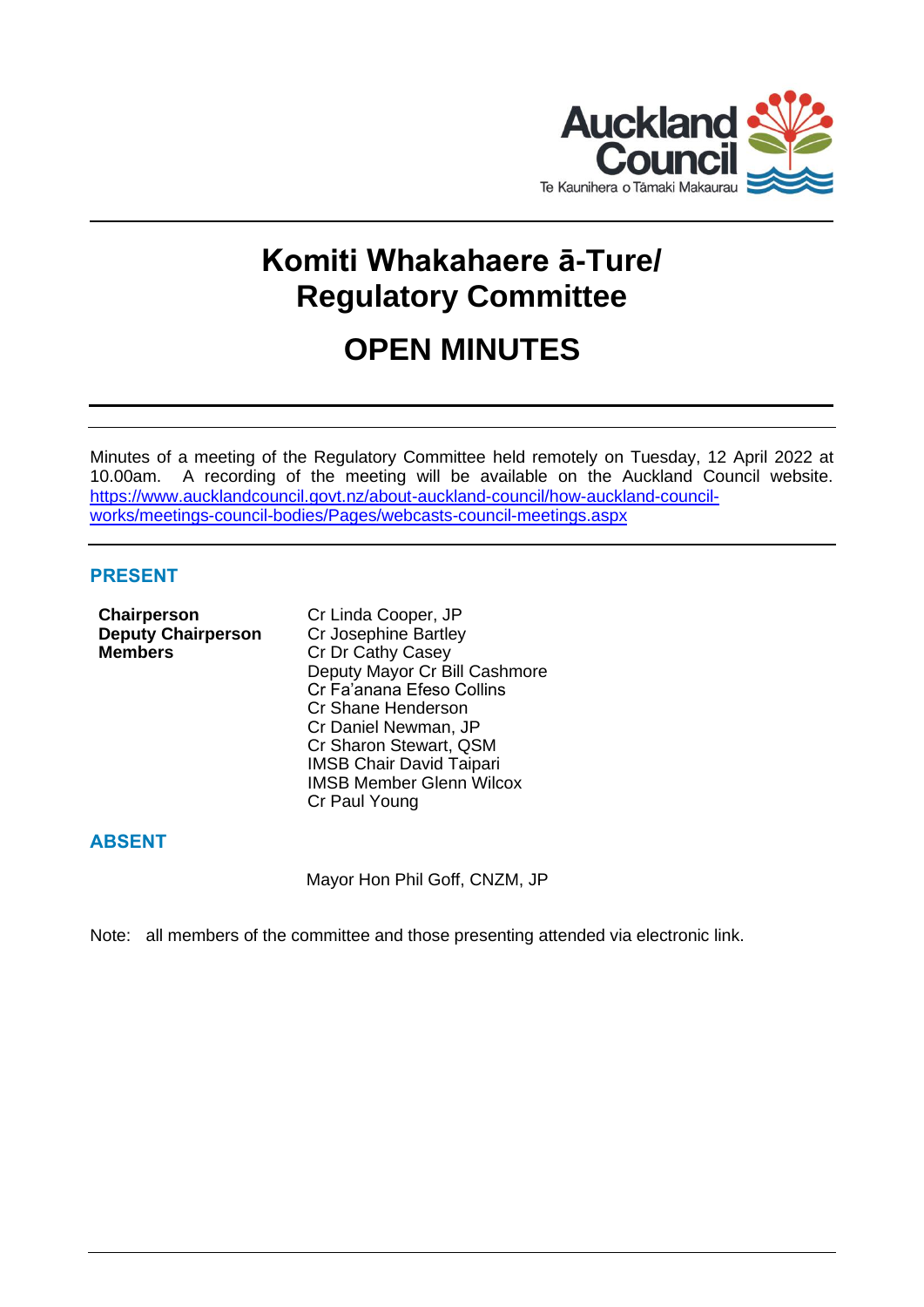

Note: a roll-call was conducted that ascertained the following members were in attendance at the commencement of the meeting.

| <b>Member</b>  |              | <b>Member</b>                            |  |
|----------------|--------------|------------------------------------------|--|
| Cr L Cooper    | $\checkmark$ | <b>IMSB Chair D Taipari</b>              |  |
| Cr J Bartley   | $\checkmark$ | <b>IMSB Member G Wilcox</b>              |  |
| Cr C Casey     | $\checkmark$ | Cr S Stewart                             |  |
| Cr E Collins   | $\checkmark$ | Cr P Young                               |  |
| Cr S Henderson | $\checkmark$ | Mayor P Goff (Ex-officio)                |  |
| Cr D Newman    | $\checkmark$ | Deputy Mayor BC Cashmore<br>(Ex-officio) |  |

## **1 Apologies**

Resolution number REG/2022/13

MOVED by Cr L Cooper, seconded by Cr S Henderson:

## **That the Regulatory Committee:**

**a) accept the apology from:**

## **Absence**

**Mayor P Goff - on council business.**

## **CARRIED**

## **2 Declaration of Interest**

There were no declarations of interest.

## **3 Confirmation of Minutes**

Resolution number REG/2022/14

MOVED by Cr C Casey, seconded by Cr P Young:

## **That the Regulatory Committee:**

**a) confirm the ordinary minutes of its meeting, held on Tuesday, 8 March 2022, as a true and correct record.**

**CARRIED**

## **4 Petitions**

There were no petitions.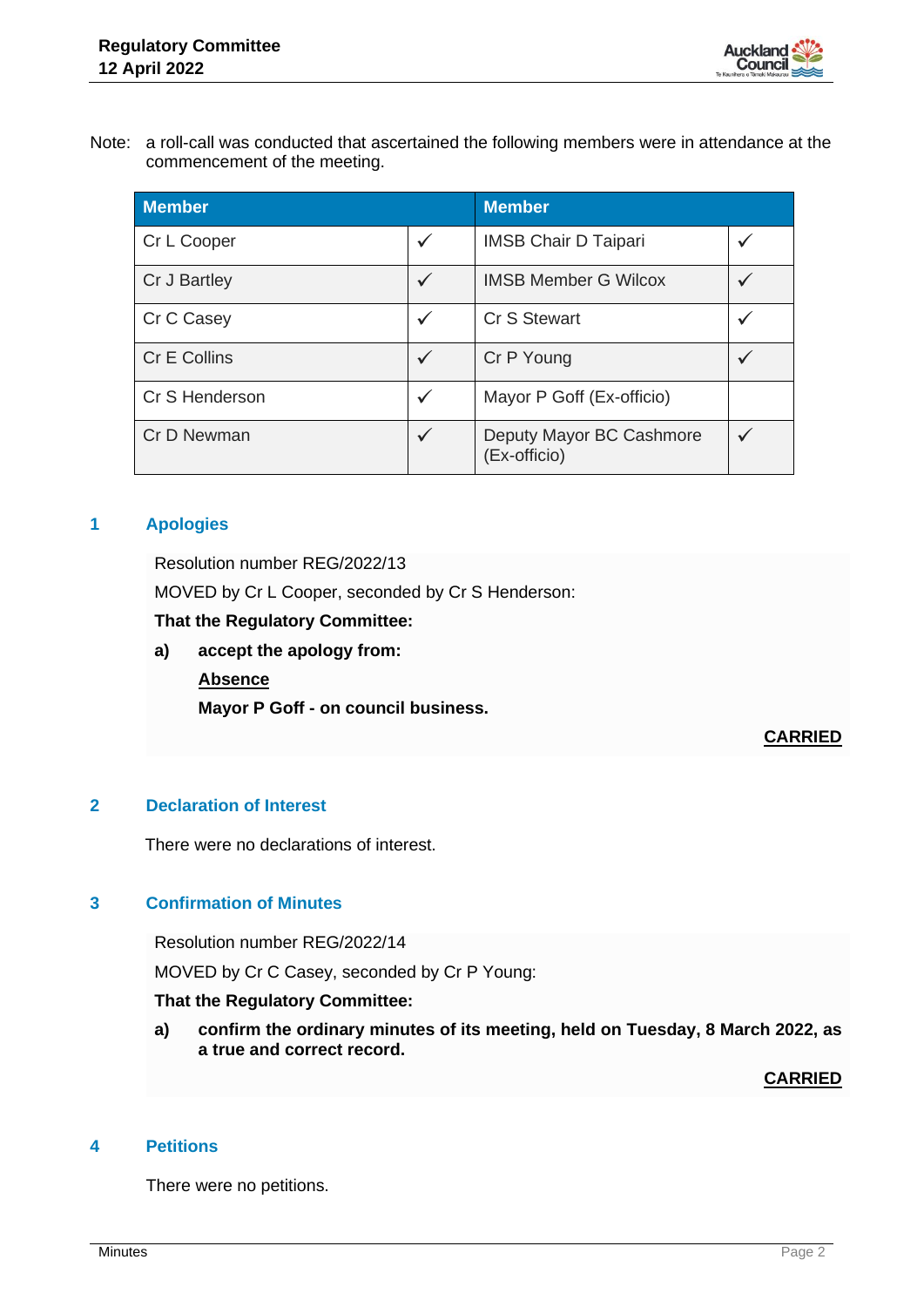

## **5 Public Input**

There was no public input.

#### **6 Local Board Input**

There was no local board input.

#### **7 Extraordinary Business**

There was no extraordinary business.

## **8 Achieving Regulatory Compliance, Prioritisation and Resource Allocation**

Resolution number REG/2022/15

MOVED by Cr L Cooper, seconded by Deputy Mayor BC Cashmore:

#### **That the Regulatory Committee:**

#### **a) approve the adoption of the updated categorisation and prioritisation matrix;**

A division was called for, voting on which was as follows:

**For** Cr J Bartley Cr C Casey Deputy Mayor BC Cashmore Cr E Collins Cr L Cooper Cr S Henderson Cr P Young

**Against** Cr D Newman Cr S Stewart IMSB Chair D Taipari IMSB Member G Wilcox **Abstained**

The motion was declared CARRIED by 7 votes to 4.

Resolution number REG/2022/16

MOVED by Cr L Cooper, seconded by Deputy Mayor BC Cashmore:

#### **That the Regulatory Committee:**

**b) note other matters are being considered to increase the efficiency of the Compliance Response and Investigations Unit**.

**CARRIED**

**CARRIED**

## **9 Summary of Regulatory Committee Information - updates, memos and briefings - 12 April 2022**

Resolution number REG/2022/17

MOVED by Cr L Cooper, seconded by Cr J Bartley:

#### **That the Regulatory Committee:**

- **a) note the progress on the forward work programme appended as Attachment A of the agenda report.**
- **b) receive the summary of Regulatory Committee report 12 April 2022.**

## **CARRIED**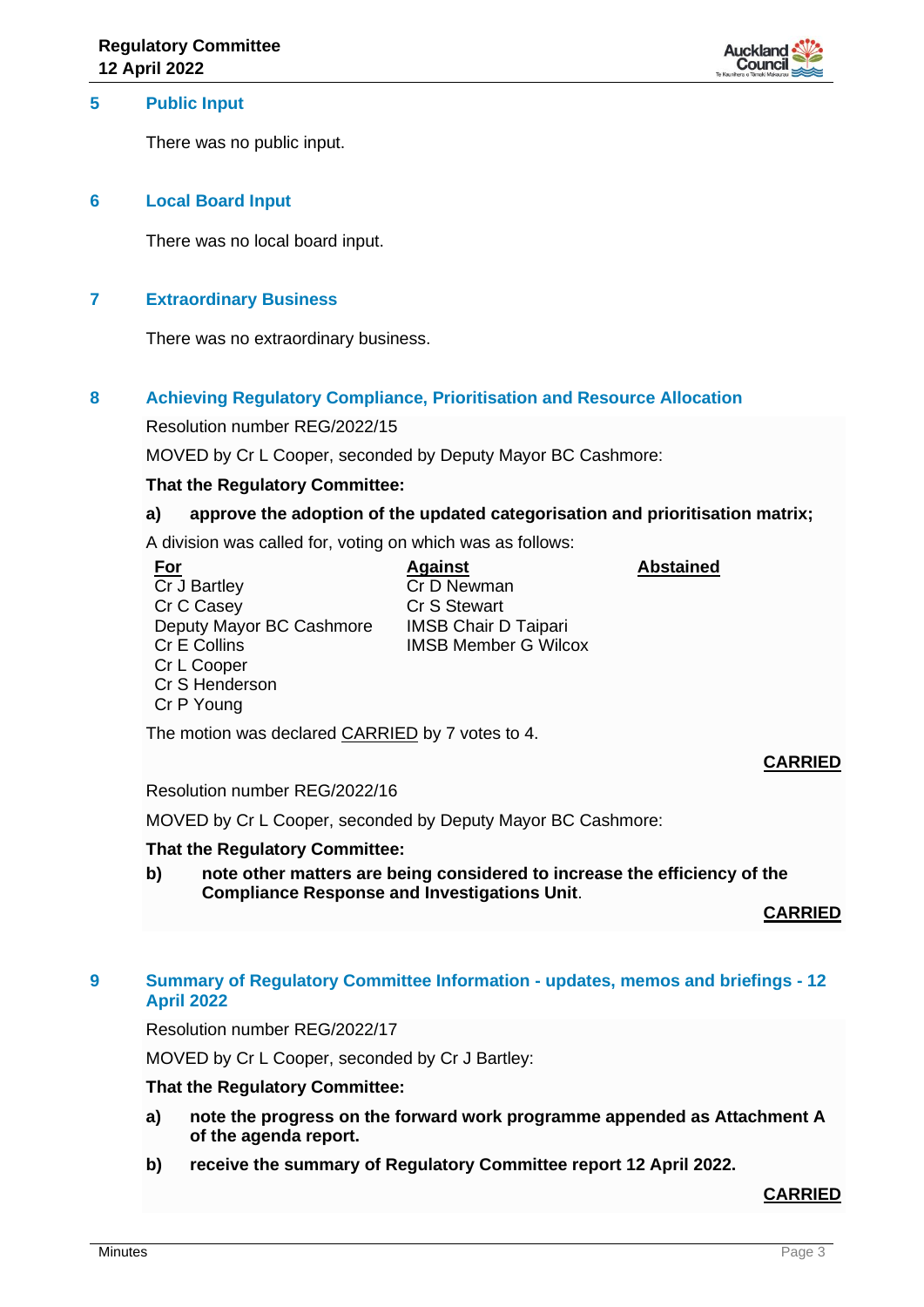

#### **10 Consideration of Extraordinary Items**

There was no consideration of extraordinary items.

#### **11 Procedural motion to exclude the public**

Resolution number REG/2022/18

MOVED by Cr L Cooper, seconded by Cr C Casey:

**That the Regulatory Committee:**

**a) exclude the public from the following part(s) of the proceedings of this meeting.**

**The general subject of each matter to be considered while the public is excluded, the reason for passing this resolution in relation to each matter, and the specific grounds under section 48(1) of the Local Government Official Information and Meetings Act 1987 for the passing of this resolution follows.**

**This resolution is made in reliance on section 48(1)(a) of the Local Government Official Information and Meetings Act 1987 and the particular interest or interests protected by section 6 or section 7 of that Act which would be prejudiced by the holding of the whole or relevant part of the proceedings of the meeting in public, as follows:**

#### **C1 Appointment of Panel member to the National Policy Statement - Urban Development plan change Independent Hearing Panel**

| Reason for passing this<br>resolution in relation to each<br>matter                                                                                                                   | Particular interest(s) protected<br>(where applicable)                                                                                                                                                                                                                                                                                                                                                                                                                                       | Ground(s) under section 48(1)<br>for the passing of this resolution                                                                                                                                |
|---------------------------------------------------------------------------------------------------------------------------------------------------------------------------------------|----------------------------------------------------------------------------------------------------------------------------------------------------------------------------------------------------------------------------------------------------------------------------------------------------------------------------------------------------------------------------------------------------------------------------------------------------------------------------------------------|----------------------------------------------------------------------------------------------------------------------------------------------------------------------------------------------------|
| The public conduct of the part of<br>the meeting would be likely to<br>result in the disclosure of<br>information for which good<br>reason for withholding exists<br>under section 7. | $s7(2)(a)$ - The withholding of the<br>information is necessary to<br>protect the privacy of natural<br>persons, including that of a<br>deceased person.<br>In particular, the report contains<br>the names of people<br>recommended as part of an<br>independent hearing panel. This<br>information should not be made<br>public until the Regulatory<br><b>Committee endorses the</b><br>recommendations and the<br>successful applicant confirms<br>the acceptance for the<br>appointment | s48(1)(a)<br>The public conduct of the part of<br>the meeting would be likely to<br>result in the disclosure of<br>information for which good<br>reason for withholding exists<br>under section 7. |

**The text of these resolutions is made available to the public who are present at the meeting and form part of the minutes of the meeting.**

#### **CARRIED**